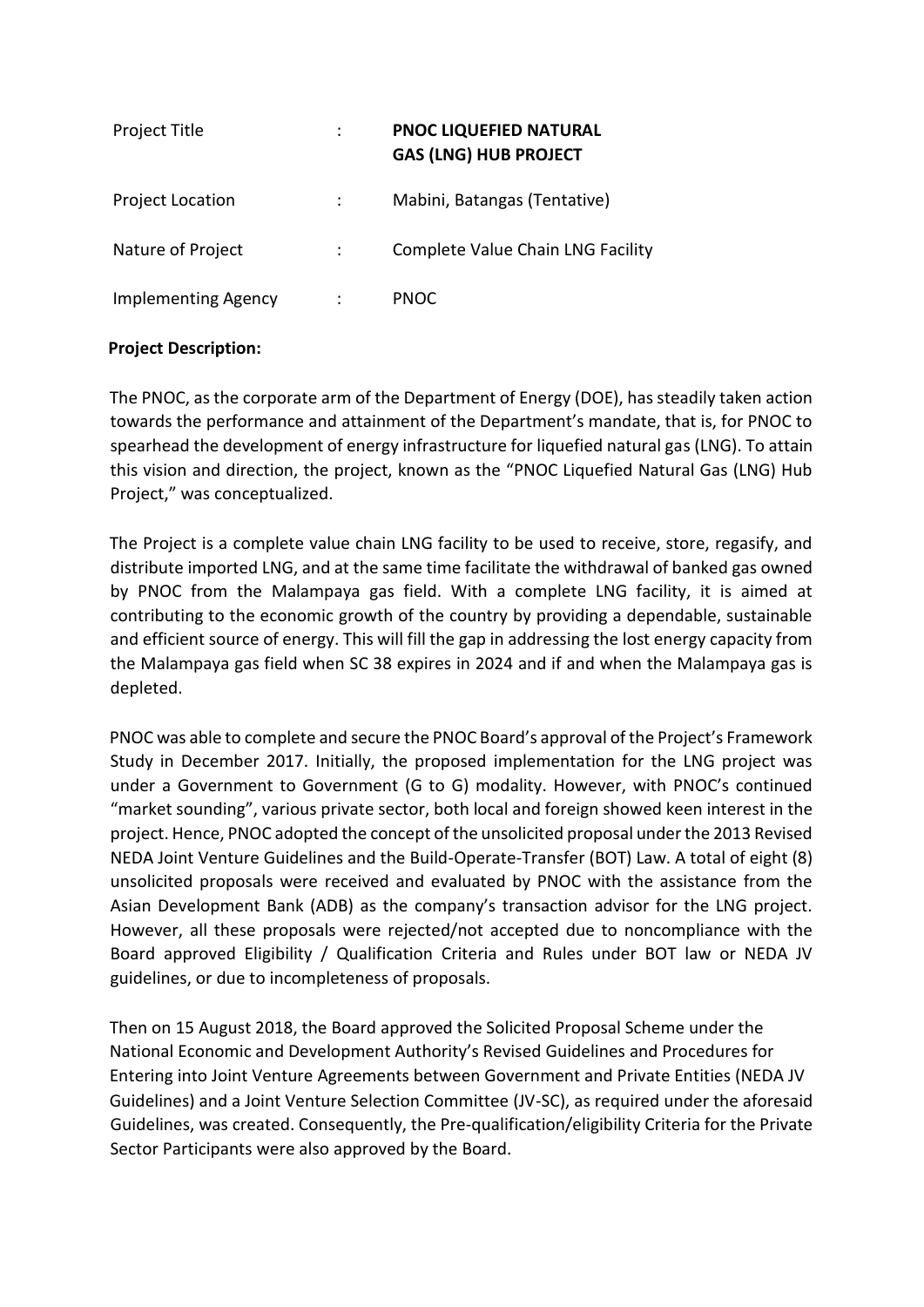The Instructions to Private Sector Participants were published in the PNOC website and in newspapers of general circulation on 22 October 2018. Three interested parties bought eligibility documents.

PNOC submitted to the Energy Investment Coordinating Council (EICC) an application for its LNG Project to be certified as an Energy Project of National Significance.

Likewise, a letter request to the DOE Secretary through its Central Review and Evaluation Committee was submitted on 07 November 2018, to issue a directive designating PNOC as the qualified Government Agency to spearhead the development of downstream gas value chain through the pioneering PNOC LNG Hub Project.

However, on January 18, 2019, the PNOC Board directed management to conclude and terminate all activities in relation to the Competitive Selection of the Joint Venture Development partner for the Project, without prejudice to exploration of new opportunities in the LNG value chain in light of current developments and business prospects available that are still timely and deemed feasible for PNOC's participation.

# **Status as of 31 December 2019:**

The LNG Hub Project is one of the proposed natural gas infrastructure projects identified in the 2017-2040 Philippine Energy Plan for the Downstream Natural Gas Sector intended to address the increasing gap between energy supply and demand.

One of PNOC's priorities for FY 2020 is to concretize PNOC's role as the government's corporate arm for the investment or participation in the LNG Hub Value Chain (i.e. receiving, storing, re-gasifying, and distributing imported LNG).

The project is in anticipation of the depletion of the natural gas supply from SC 38. The Project will ensure uninterrupted supply of natural gas to fire Malampaya-dependent power plants once the SC38 contract expires in 2024.

PNOC is currently in the exploration stage with potential partners.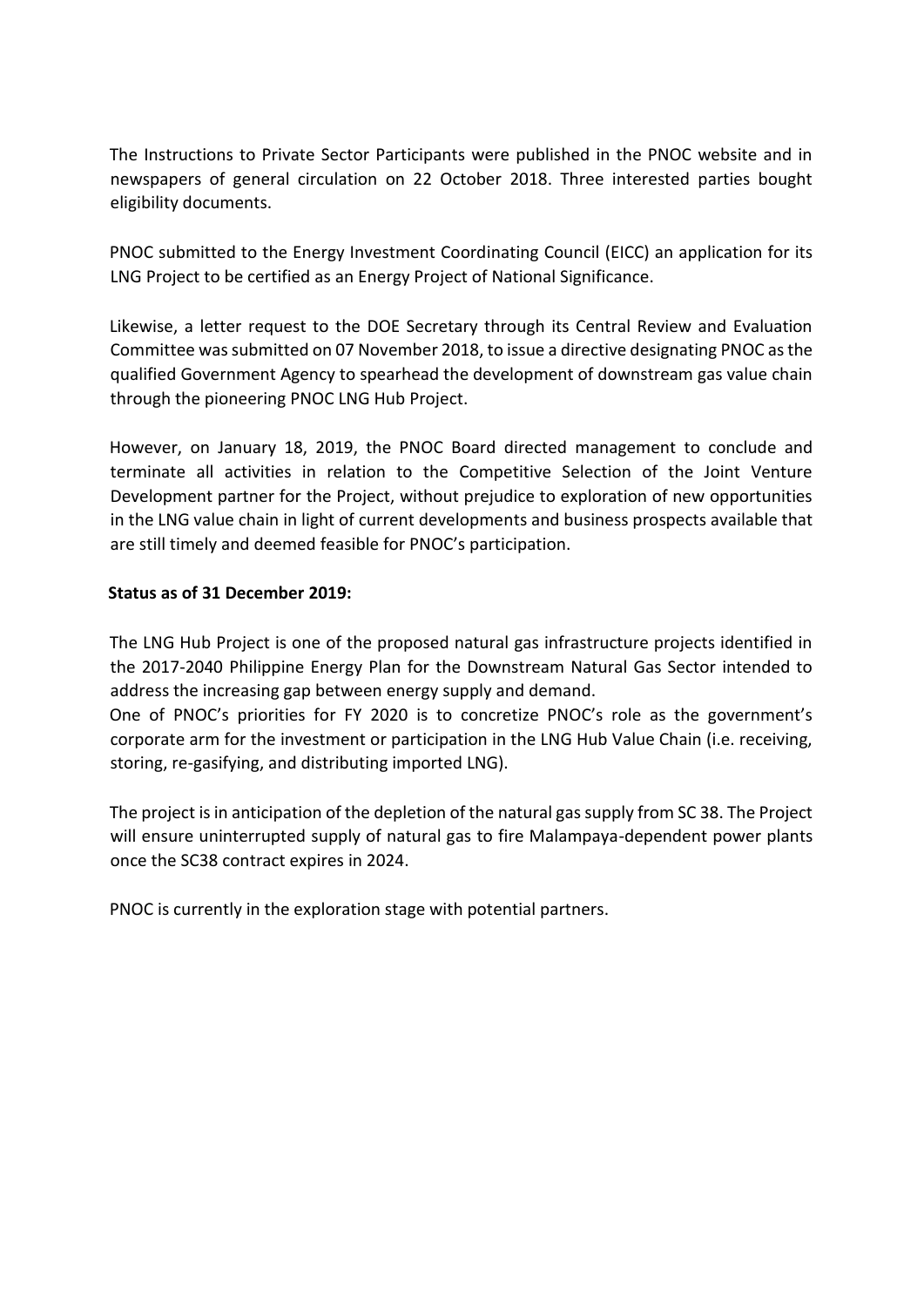| Project Title              | ÷                    | <b>SALE OF BANKED GAS</b>                  |
|----------------------------|----------------------|--------------------------------------------|
| <b>Project Location</b>    | ÷                    |                                            |
| Nature of Project          | $\ddot{\phantom{0}}$ | Sale of the Remaining Volume of Banked Gas |
| <b>Implementing Agency</b> | ٠                    | <b>PNOC</b>                                |

# **Project Description:**

Banked gas is the accumulated unused gas by the Ilijan Power Plant (owned by Napocor/PSALM), which has an existing Gas Sale and Purchase Agreement (GSPA) with the SC38 consortium that is subjected to a take-or-pay (TOP) provision. Under TOP, a fixed quantity of gas is being paid for by the power plant every year, whether they use the gas or not. The Department of Energy (DOE) is subrogated to all the rights and entitlements of the banked gas. In September 2009, PNOC purchased from the DOE all the rights, benefits and entitlements of the banked gas worth 108.6 Petajoules.

Currently, the remaining volume of the banked gas is equivalent to 97.67.

# **Project Status as of 31 December 2019:**

PNOC constantly holds discussion with parties who signified interest to buy the banked gas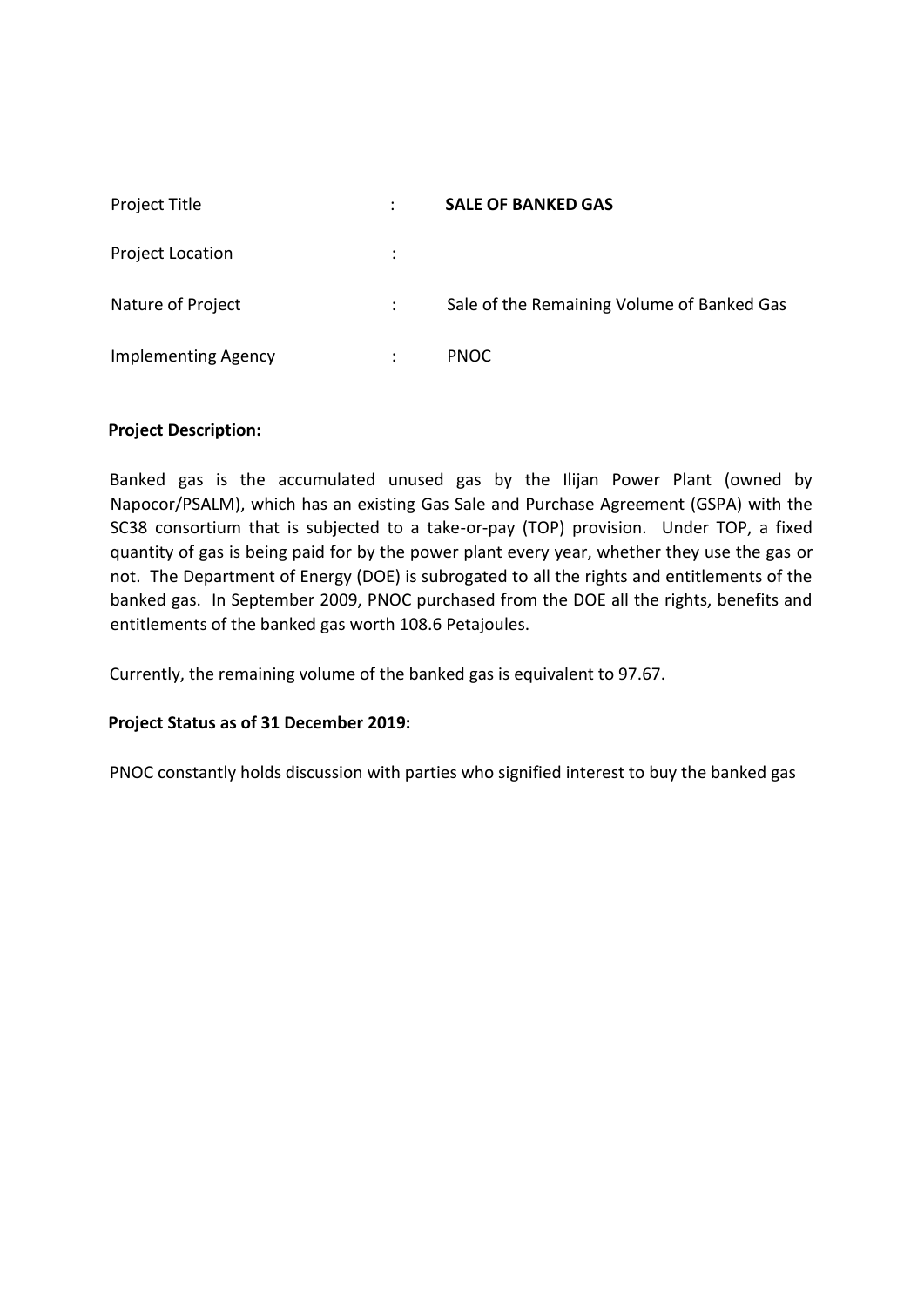| Project Title              | ٠<br>$\ddot{\phantom{0}}$ | <b>ESTABLISHMENT OF PNOC'S STRATEGIC PETROLEUM</b><br><b>RESERVE (SPR)</b> |
|----------------------------|---------------------------|----------------------------------------------------------------------------|
| <b>Project Location</b>    | $\ddot{\cdot}$            |                                                                            |
| Nature of Project          | $\ddot{\cdot}$            |                                                                            |
| <b>Implementing Agency</b> | ÷                         | <b>PNOC</b>                                                                |

# **Project Description:**

According to the 2019 Oil Supply/Demand Report prepared by the Department of Energy (DOE), 99.9% of the country's oil supply comes from imports. As a highly-dependent country on oil imports, the country would be severely affected by domestic fuel volatility costs in the events of shifts in global demand, price, exchange rate movements, and international disputes.

Thus, the establishment of a National Strategic Petroleum Reserve (SPR) in the Philippines is a PNOC's initiative to mitigate the effect of sudden oil supply disruptions that can affect the economy of the country. The PNOC is mandated, through Memorandum Order 2019-11-0001 issued by the DOE in November 14, 2019, to conduct a comprehensive feasibility study for the establishment of a SPR, and prepare an implementation plan based on the conducted study.

### **Status as of December 2019:**

A comprehensive desktop study had been conducted by the PNOC for the completion of the project's framework. The project framework is composed of information on applicable oil stockpiling strategies in the Philippine setting, which includes legal and institutional framework, recommended oil stockpile composition and volume, recommended stockpile ownership methods and recommended stockpiling technologies. This document was prepared with the aim to provide basic understanding and preliminary recommendations for the implementation of the project to the readers based on related studies and literatures. The Detailed Feasibility Study to be conducted, however, can either refine or completely alter the preliminary recommendations provided in the project framework. The project framework has been presented to and approved by the PNOC Board of Directors during its November 26, 2019 meeting.

The Terms of Reference (TOR) for the hiring of a Transaction Advisor (TA) to, among others, conduct and prepare the Detailed Feasibility Study for the Project has been prepared, submitted to and approved by the PNOC Board also during the November 26, 2019 meeting. The DFS to be conducted by PNOC with the assistance of the TA shall cover the technical, legal, social, environmental, financial and economic aspects as well as the risks associated in developing and implementing the Project.